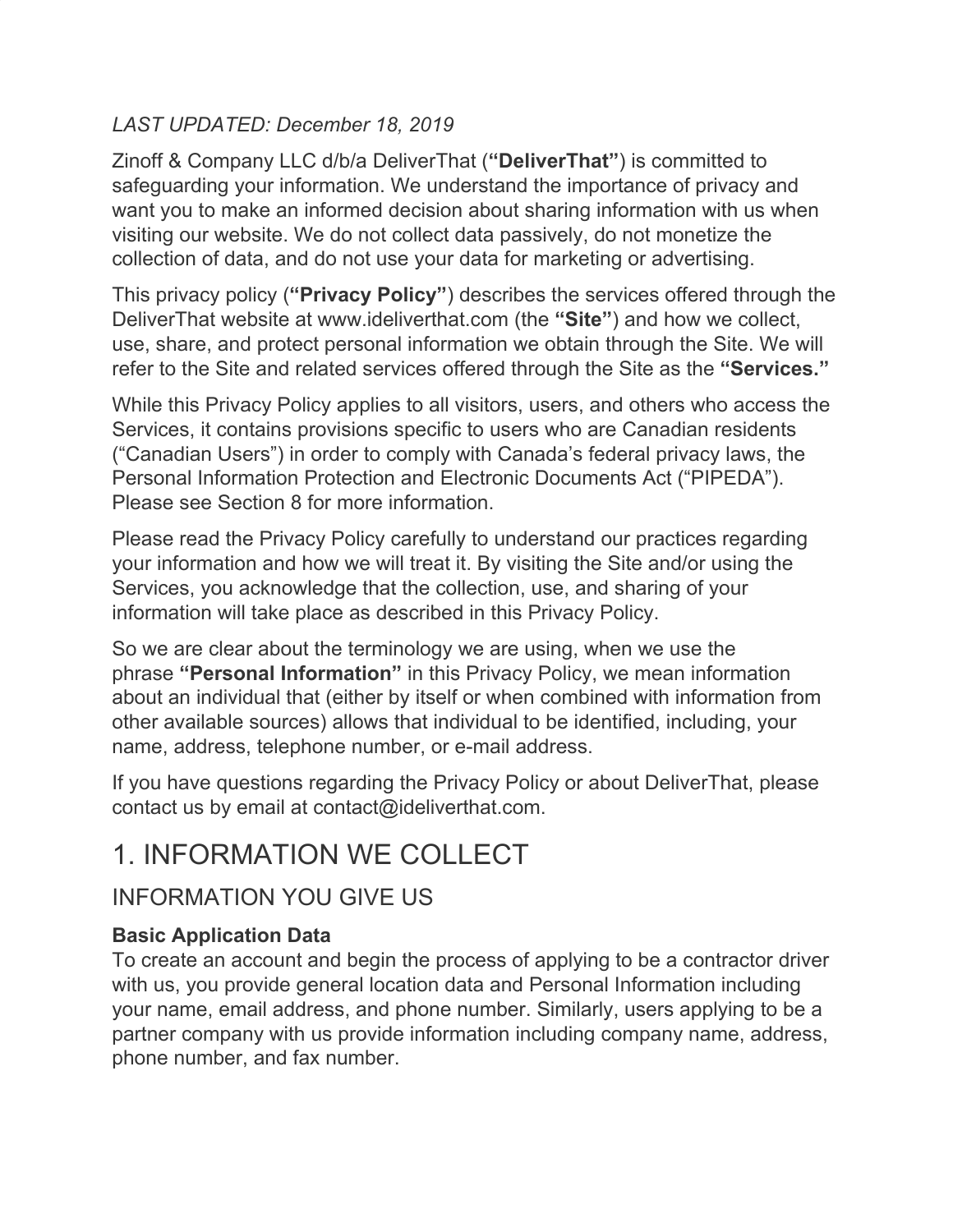### **Data Submission and Driver Application Information**

We also collect data and Personal Information from you when you provide or upload it to the Services, such as when you fill out a form, submit a document, or respond to a survey, test, or questionnaire. If you decide to onboard as a contractor driver with us, the additional information you upload or provide may include age, physical address, driver's license information, vehicle information, and/or car insurance information.

#### **Communications**

If you contact us directly, we may receive additional information about you. For example, you may provide your name, email address, phone number, the contents of a message or attachments that you may send to us, and other information you choose to provide.

#### **Payment Information**

To allow for payment to our contractor drivers, we may collect and you may provide payment information, including banking information and tax information.

## INFORMATION WE COLLECT THROUGH YOUR USE OF OUR DELIVERY APP

If you choose to onboard as a contractor driver with us, you will be invited to download, log into, and complete a profile on a third-party mobile delivery app (the "**Delivery App**"). The Delivery App has its own privacy policy which governs any information you provide and/or upload to the Delivery App, and which we encourage you to review. We may collect additional information about you through your use of the Delivery App as described below.

### **Profile Information about Contractor Drivers**

We may receive additional information about you that you provide or upload to the Delivery App when completing your profile, such as a setup photograph.

#### **Location and Tracking Information**

We may collect location information and other mobile sensor data from or regarding our contractor drivers when the Delivery App is in use. We may use this information and data to assist in finding and matching our contractor drivers to available delivery opportunities, offer delivery incentives, track the progress and completion of deliveries, and other similar purposes.

### **Contractor Driver Feedback**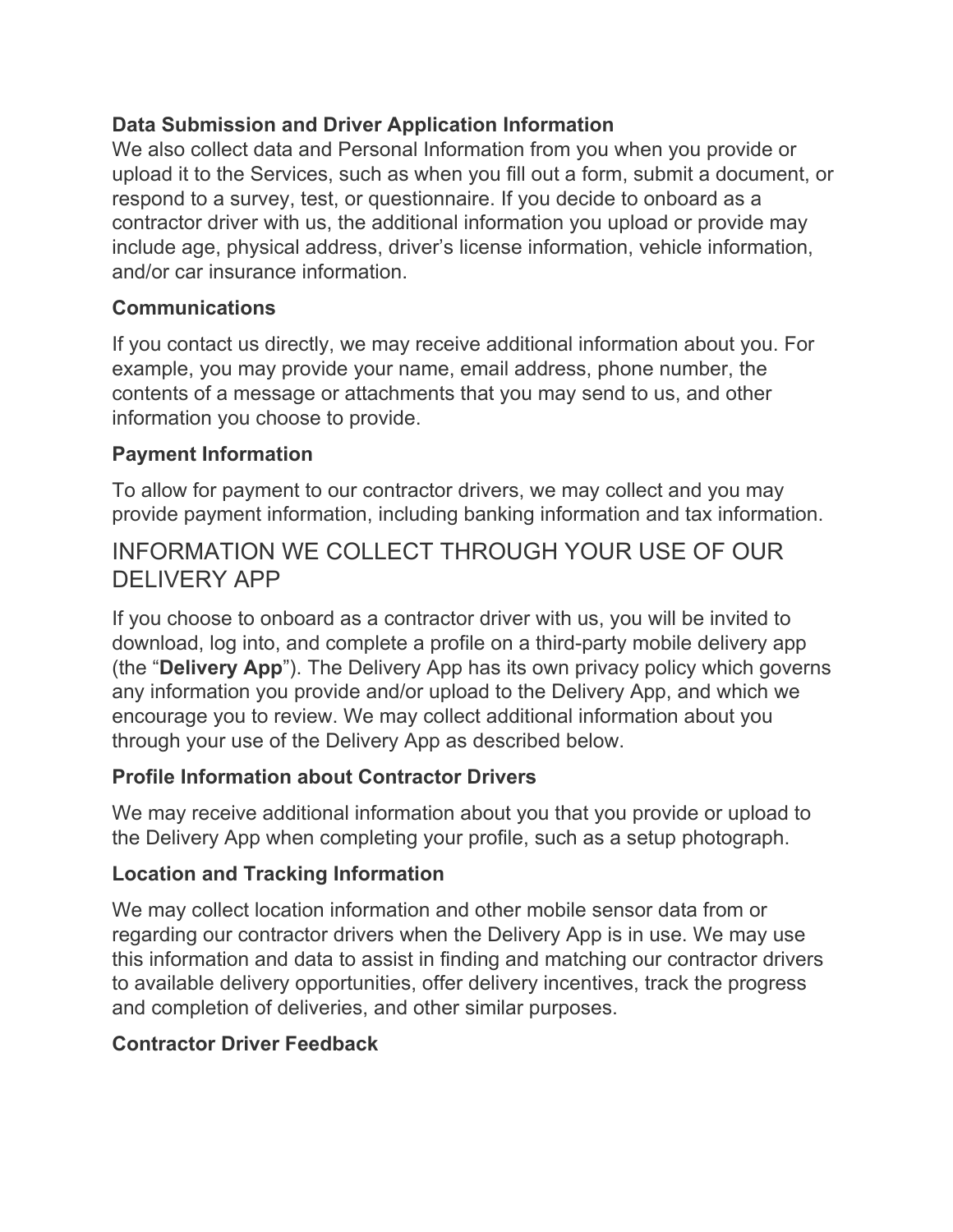Contractor drivers are able to input notes, comments, and/or other feedback into the Delivery App, which we may receive.

### **Usage and/or Device Information**

We may receive information from the Delivery App regarding our contractor drivers' use of and interactions with the Delivery App, such as information concerning the dates and times of their visits and the content viewed. We may also receive information regarding the devices used by our contractor drivers' to access the Deliver App, including mobile operating system version, phone carrier and manufacturer, and/or unique device identifiers.

## INFORMATION FROM THIRD PARTIES

## **Background Information about Contractor Drivers**

We may work with third party service providers to perform driving record and criminal background checks on our contractor drivers, and we receive information from such partners such as publicly available information about a contractor driver's driving record or criminal history.

## COOKIES, WEB BEACONS, AND SIMILAR TECHNOLOGIES

We do not use cookies, web beacons, or other similar automatic data collection technologies to collect information regarding your use of the Services.

## DO NOT TRACK

DeliverThat does not track users over time and across third party websites to provide targeted advertising and therefore does not respond to Do Not Track (DNT) signals.

# 2. HOW WE USE YOUR INFORMATION

We use the information that we collect about you to: (1) determine your eligibility to partner with us as a contractor driver or a partner company; (2) onboard you as a contractor driver or partner company; (3) provide and deliver services that you request; (4) facilitate deliveries, transactions and payments; (5) communicate with you, including about your application to partner with us, our Services and policies, about available, scheduled, or completed deliveries, to provide contractor driver and/or customer support, and to respond when you contact us; (6) operate, maintain, and improve our Services; (7) to protect, investigate, and deter against fraudulent, unauthorized, or illegal activity; (8) in any other way we may describe when you provide the information; and/or (9) for any other purpose with your consent.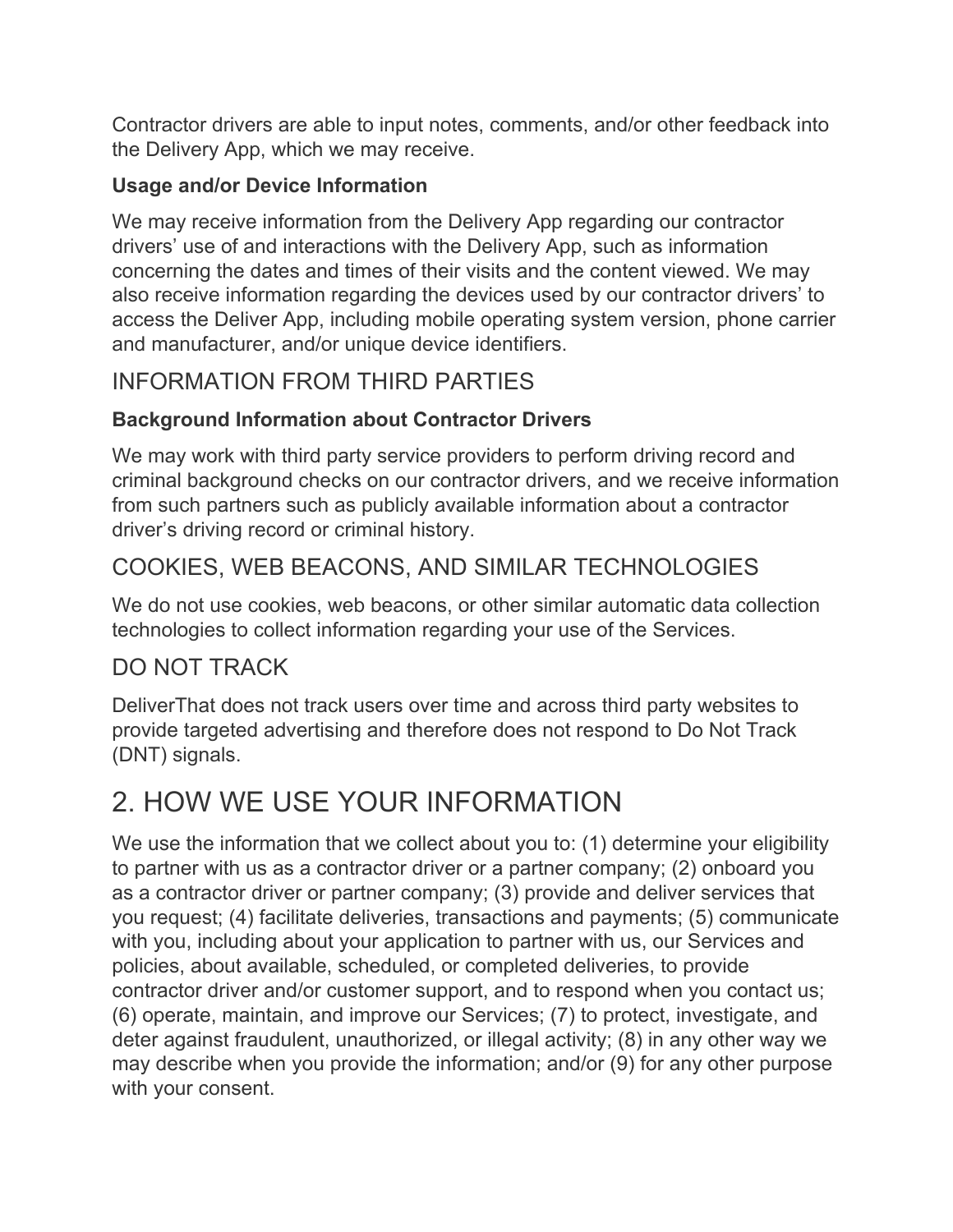# 3. HOW WE SHARE INFORMATION

We will not disclose your Personal Information other than as described below, and we do not and will not sell your Personal Information to anyone.

We may share the Personal Information we collect from and about you (1) to fulfill the purpose for which you provided it; (2) with your consent; (3) for legal and safety purposes, including with third party partners to perform driving record and criminal background checks on our potential or actual contractor drivers and/or in response to lawful requests by public authorities to meet national security, law enforcement, or other requirements; (4) to protect the rights of DeliverThat, our agents, customers, and others, including by enforcing our agreements and policies; (5) with a new owner if the ownership or control of all or part of our Services changes; and/or (6) with third parties we contract with to perform functions related to the Services (our Service Providers, as defined below).

# 4. SERVICE PARTNERS

We may contract with third parties to perform functions related to the Services ("Service Providers"). In general, Service Providers will have access to your Personal Information only to the extent needed to perform their business functions but may not use or share that personal information for purposes outside the scope of their functions related to the Services.

Certain third-party Service Providers have their own privacy policies in respect to the information provided to them. For these Service Providers, we recommend that you read their privacy policies so you can understand the manner in which your Personal Information will be handled by these providers. Our Privacy Policy does not apply to such sites, and we are not responsible for the privacy and security practices and policies of those third-party sites.

For example, we partner with Workstream Technologies, Inc. to collect and store application data for users applying to be contractor drivers with us. Workstream's privacy policy can be found at: <https://www.workstream.is/privacy>.

# 5. LINKS TO OTHER SITES

The Services may contain links to other third-party sites. Any information you provide on those sites is subject to that third party's privacy policy. Our Privacy Policy does not apply to such sites, and we are not responsible for the privacy and security practices and policies of those third-party sites.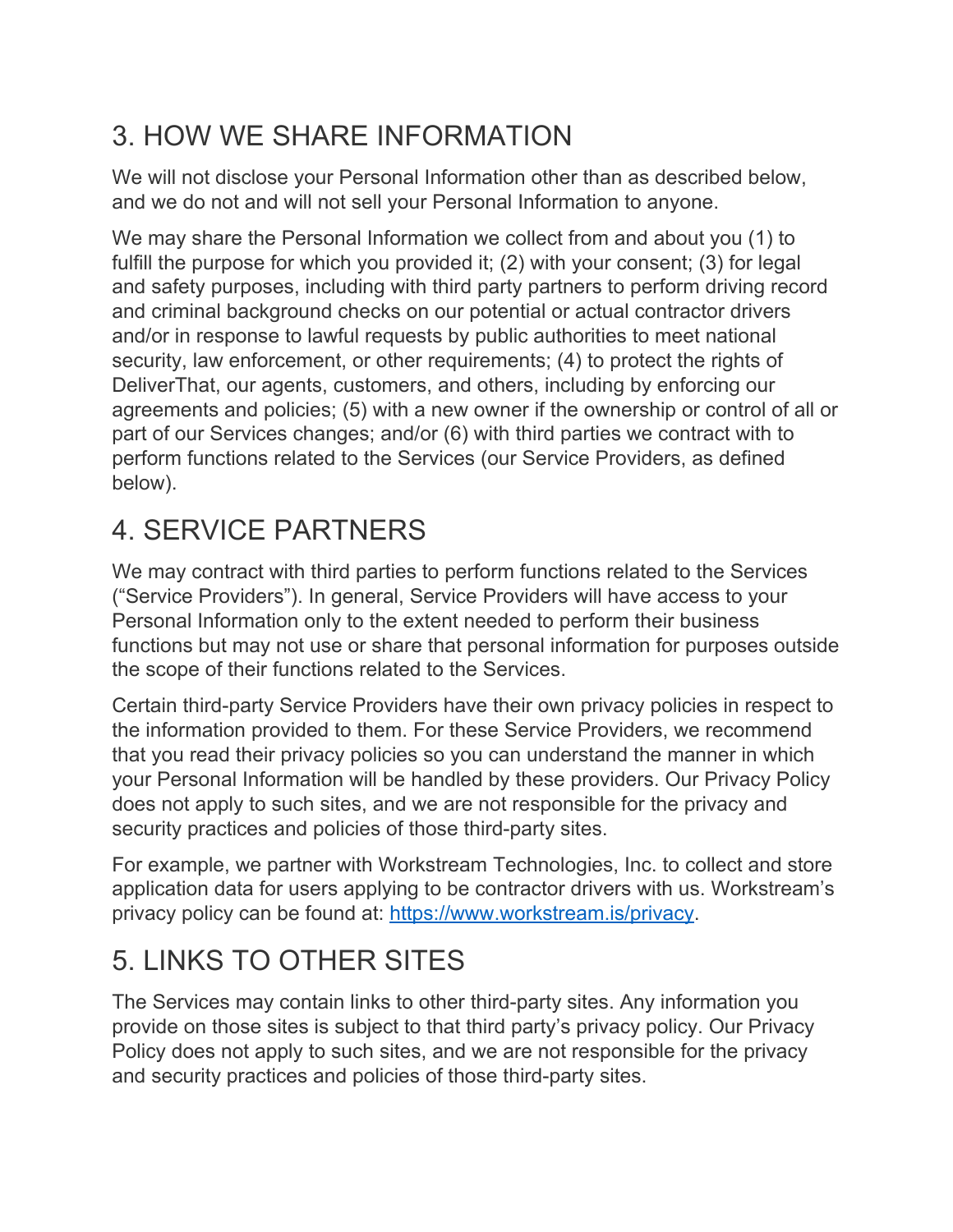# 6. CHILDREN

The Services are not directed to children and children are not eligible to use the Services. We do not collect or maintain Personal Information from individuals we actually know are under 16 years of age, and no part of the Services is designed to attract individuals under 16 years of age. If we later learn that a user is under 16 years of age, we will take steps to remove that user's Personal Information from our databases and to prevent the user from utilizing the Services.

## 7. CONSENT TO PROCESSING AND TRANSFER OF INFORMATION OUTSIDE OF YOUR COUNTRY

Our Services are governed by and operated in accordance with the laws of the United States, where permitted by applicable law. DeliverThat does not market to or provide Services outside of the U.S. and Canada. If You are a Canadian user of the Services, by using the Services and/or providing us with information, You acknowledge and agree that your Personal Information may be processed for the purposes identified in the Privacy Policy in accordance with United States law, where permitted by applicable law. In addition, for all users, your Person Information may be processed in the country in which it was collected and in other countries, including the United States, where laws regarding processing of Personal Information may be less stringent than the laws in your country, and where governments, courts, law enforcement or regulatory agencies in those other countries may be able to obtain disclosure of that Person Information through the laws of those countries. By providing your information to us, you consent to your Personal Information being used in this way.

# 8. NOTICE TO CANADIAN USERS

If You are a Canadian user and have requests or concerns regarding this Privacy Policy or the collection, use or disclosure of your Personal Information by us, or if you wish to withdraw your consent to collection, use, and disclosure of your Personal Information, please contact (833) 781-7880. Alternatively, you may contact the Office of the Privacy Commissioner of Canada with privacy questions by mail at 30 Victoria Street, Gatineau, Quebec, K1A 1H3, Canada or by toll-free telephone at 1 (800) 282-1376 or by telephone at 1 (819) 994-5444.

# 9. ACCESS AND RETENTION

We retain the information you provide as long as you are a contractor driver with us and/or have an active application to be a contractor driver with us.